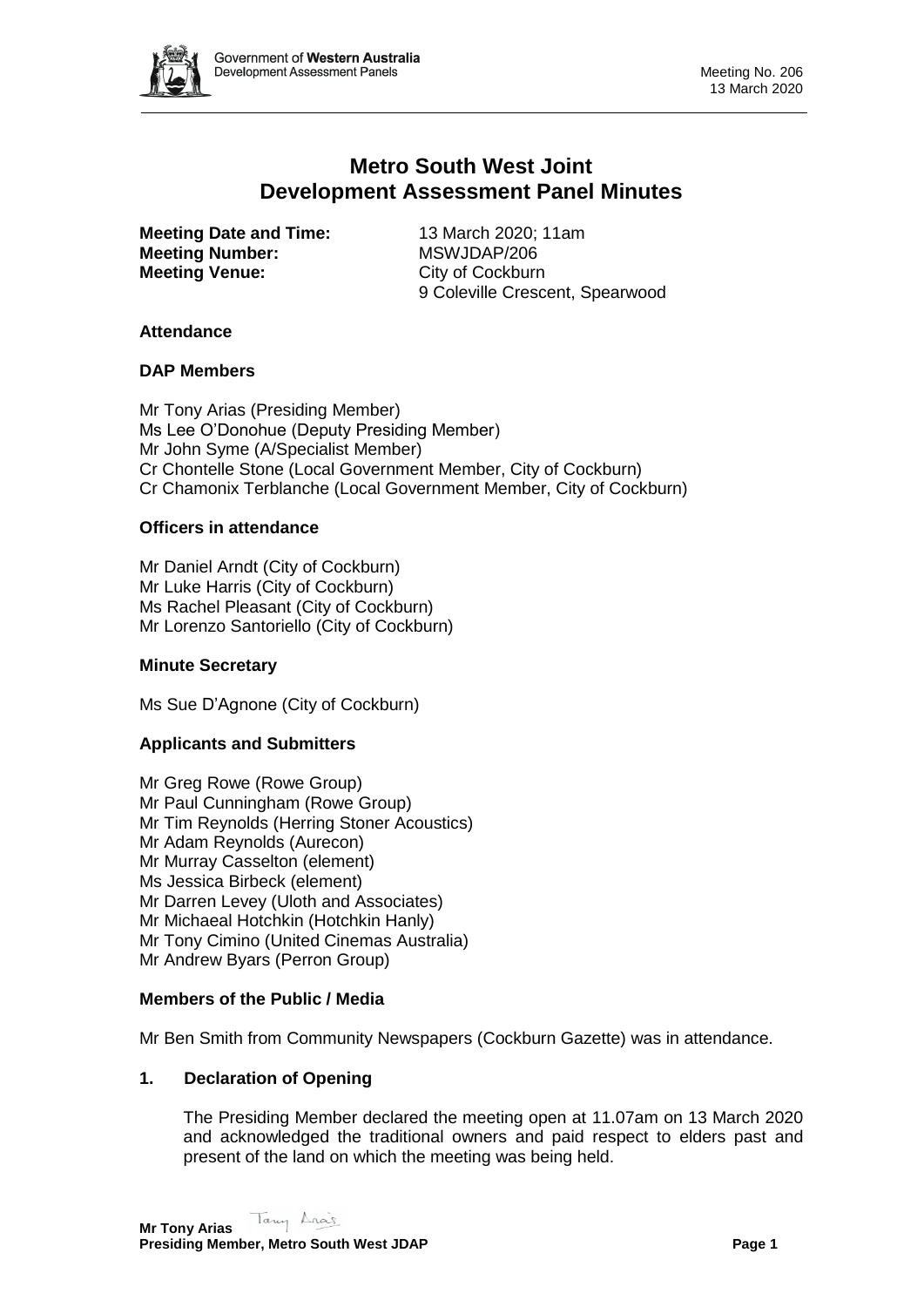

The Presiding Member announced the meeting would be run in accordance with the DAP Standing Orders 2017 under the *Planning and Development (Development Assessment Panels) Regulations 2011*.

The Presiding Member advised that the meeting was being audio recorded in accordance with Section 5.16 of the DAP Standing Orders 2017 which states *'A person must not use any electronic, visual or audio recording device or instrument to record the proceedings of the DAP meeting unless the Presiding Member has given permission to do so.'* The Presiding Member granted permission for the minute taker to record proceedings for the purpose of the minutes only.

#### **2. Apologies**

Nil

#### **3. Members on Leave of Absence**

Nil

#### **4. Noting of Minutes**

DAP members noted that signed minutes of previous meetings are available on the [DAP website.](https://www.dplh.wa.gov.au/about/development-assessment-panels/daps-agendas-and-minutes)

#### **5. Declaration of Due Consideration**

All members declared that they had duly considered the documents.

#### **6. Disclosure of Interests**

Nil

#### **7. Deputations and Presentations**

- **7.1** Mr Murray Casselton (element) and Ms Jessica Birbeck (element) addressed the DAP against the application at Item 8.1 and responded to questions from the panel.
- **7.2** Mr Darren Levey (Uloth and Associates) addressed the DAP against the application at Item 8.1.
- **7.3** Mr Michael Hotchkin (Hotchkin Hanly) addressed the DAP against the application at Item 8.1 and responded to questions from the panel.
- **7.4** Mr Greg Rowe (Rowe Group) and Mr Paul Cunningham (Rowe Group) addressed the DAP in support of the application at Item 8.1. Mr Rowe, Mr Cunningham and Mr Adam Reynolds (Aurecon) responded to questions from the panel.
- **7.5** Mr Daniel Arndt, Mr Lorenzo Santoriello, Ms Rachel Pleasant and Mr Luke Harris (City of Cockburn) responded to questions from the Panel in relation to Item 8.1.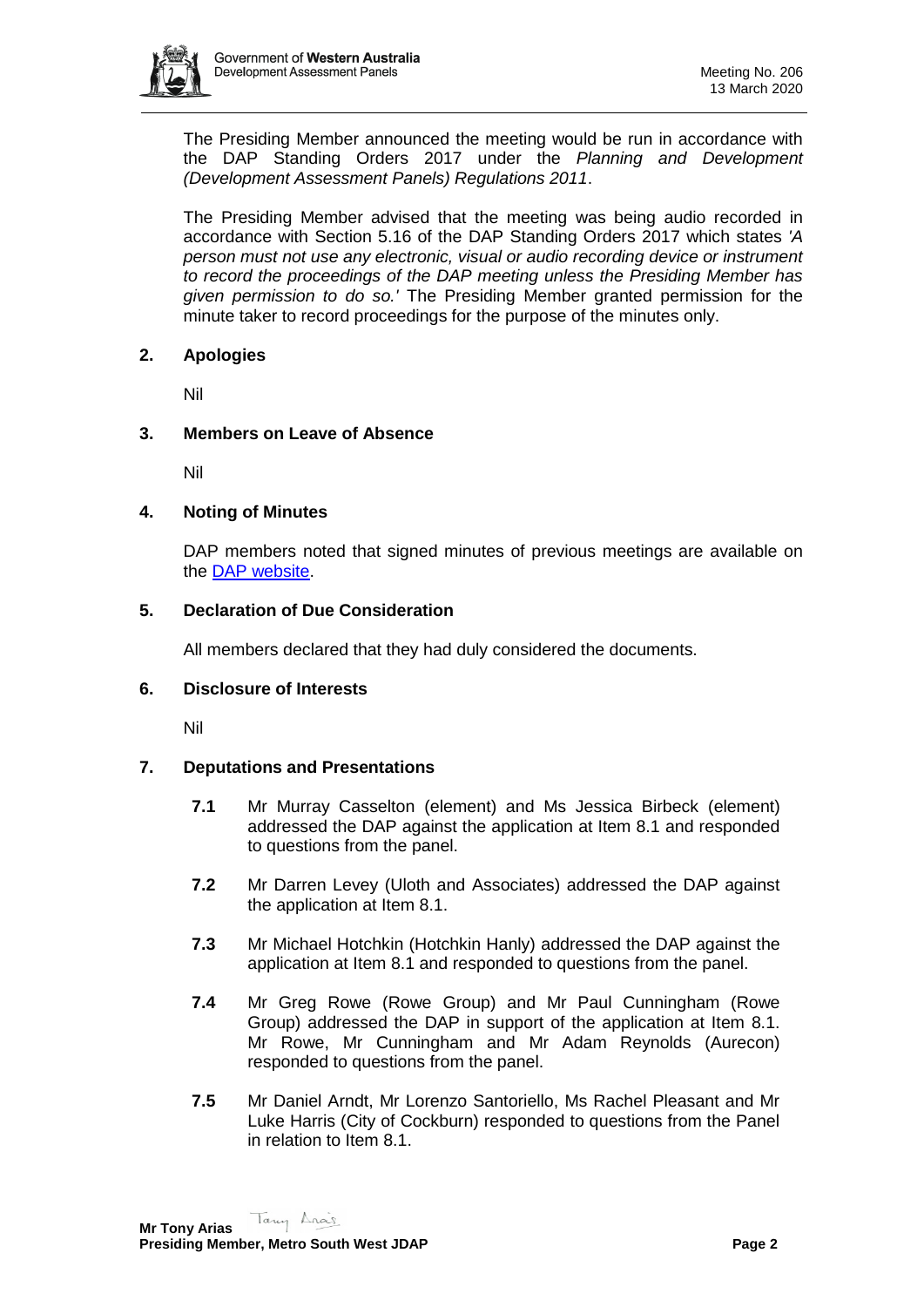

# **8. Form 1 – Responsible Authority Report – DAP Applications**

| <b>Property Location:</b>              | Lot 114 (45) Midgegooroo Avenue, Lot 112 (2)<br>Veterans Parade, and Lot 113 (8) Veterans<br>Parade, Cockburn Central |
|----------------------------------------|-----------------------------------------------------------------------------------------------------------------------|
| <b>Development Description:</b>        | <b>Proposed Mixed Use Development</b><br>(Entertainment/Shop/Cinema/Theatre)                                          |
| Applicant:                             | <b>Rowe Group</b>                                                                                                     |
| Owner:                                 | <b>Western Australian Land Authority</b>                                                                              |
| Responsible Authority:<br>DAP File No: | City of Cockburn<br>DAP/20/01734                                                                                      |
|                                        |                                                                                                                       |

# **REPORT RECOMMENDATION**

That the Metro South-West JDAP resolves to:

1. **Approve** DAP Application reference DAP/20/01734 and accompanying plans '2: Development Plans', '6: Landscape Concept Plan', '7: Waste Management Plan' in accordance with Clause 68 of Schedule 2 (Deemed Provisions) of the *Planning and Development (Local Planning Schemes) Regulations 2015*, and the provisions of the City of Cockburn Town Planning Scheme No. 3, subject to the following conditions:

# **Conditions**

- 1. This decision constitutes planning approval only and is valid for a period of four (4) years from the date of approval. If the subject development is not substantially commenced within the four (4) year period, the approval shall lapse and be of no further effect.
- 2. Development may be carried out only in accordance with the details of the application as approved herein and any approved plan. **The use of the land and/or tenancies has approval to be used for the following land uses:**
	- Amusement Parlour
	- **Fast Food Outlet**
	- Public Amusement
	- Recreation Private
	- **Restaurant**
	- Convenience Store
	- Lunch Bar
	- Shop
	- Cinema/Theatre
- 3. Tenancy One being approved for the following uses:
	- Fast Food Outlet
- 4. All other ground floor tenancies  $(2 18)$  being approved for the following uses:
	- **Restaurant**
	- Convenience Store
	- Lunch Bar
	- Shop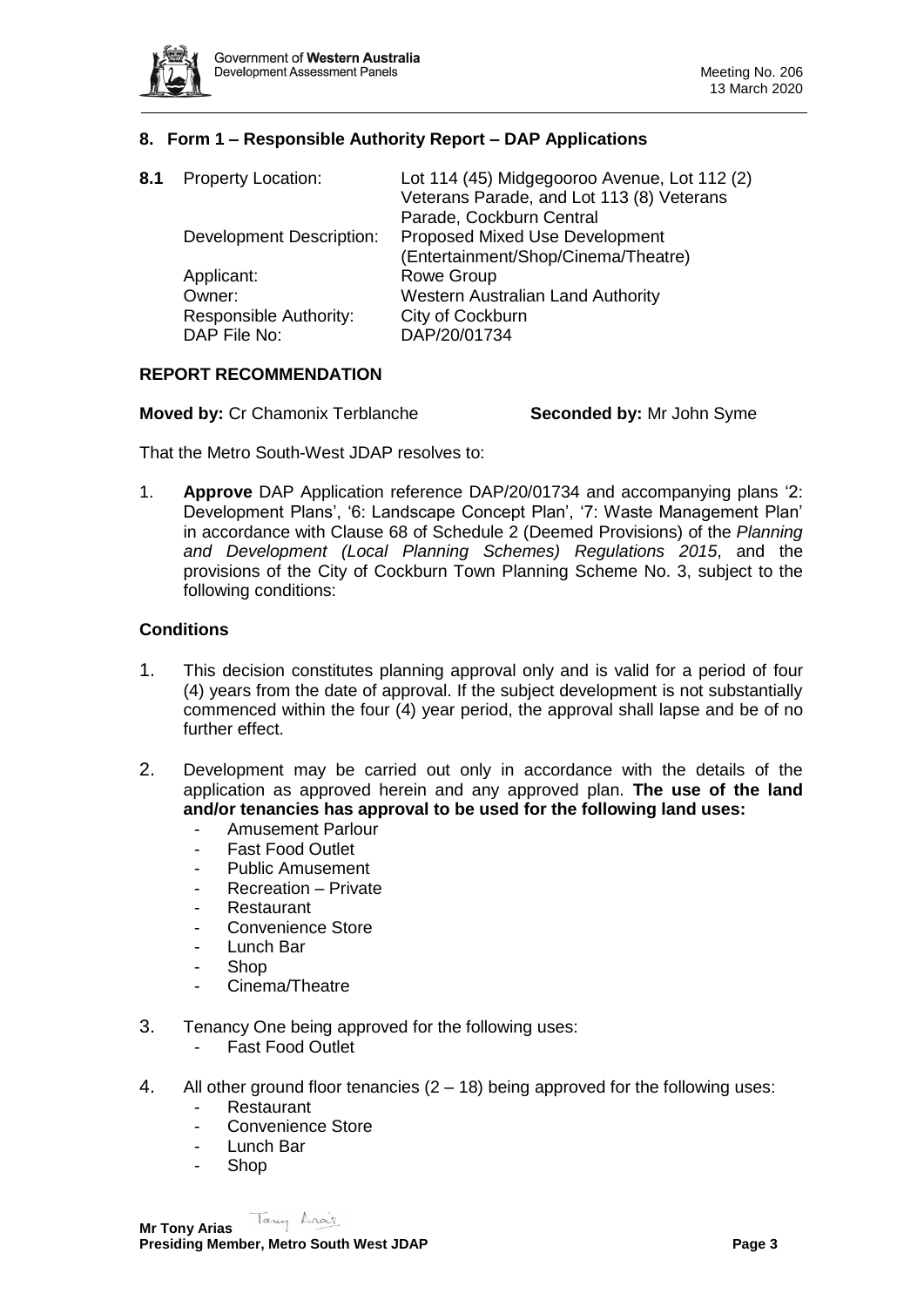

- 5. Tenancies 20 and 22 being approved for the following uses: - Recreation – Private
- 6. Tenancy 21 being approved for the following uses:
	- Amusement Parlour
	- Recreation Private
- 7. **Prior to the issue of a building permit** revised plans shall be submitted to the City of Cockburn for approval that detail the following changes:
	- Removal of six car bays directly opposite the loading dock entry and main vehicle entry
	- Inclusion of traffic calming devices (speed humps) at the drive-thru and loading dock exit points
	- Exhaust riser outlet locations and screening design and materials
	- Integration of ventilation adjacent to the plant room on level 4 into the overall façade design of the structure
- 8. A construction management plan (CMP) shall be submitted to and approved by the City **prior to the commencement of works**.
- 9. **Prior to the issue of a Building Permit** widening of the Centenary Lane road carriageway pavement from 5.8m to 6.4m is to be undertaken in accordance with Table 9-2 as contained in the Applicant's Traffic Impact Assessment (dated 26 June 2019). The road carriageway pavement widening is to be accommodated within the existing Centenary Lane road reservation.
- 10. A revised Acoustic Report shall be submitted to and approved by the City, **prior to the submission of a Building Permit application** and implemented thereafter, to the satisfaction of the City.
- 11. All noise attenuation measures, identified by the acoustic report required under condition 10, are to be implemented prior to occupancy of the development and the requirements of the Acoustic Report are to be observed at all times.
- 12. Written confirmation from the builder that all recommendations made in the Acoustic Report required under condition 10 have been incorporated into the proposed development, shall be submitted to the City **prior to the issue of a building** permit.
- 13. The builder shall provide written confirmation that the requirements of the Acoustic Report referred to in condition 10 have been incorporated into the completed development with the Form BA7 Completion Form, prior to occupation of the development.
- 14. A Dust Management Plan shall be submitted to and approved by the City, **prior to any work commencing on-site**. The approved Dust Management Plan shall be implemented thereafter, to the satisfaction of the City.
- 15. **Prior to the issue of a building permit** a parking management plan shall be submitted to and approved by the City of Cockburn. The plan is to be implemented in perpetuity to the specification and the satisfaction of the City of Cockburn.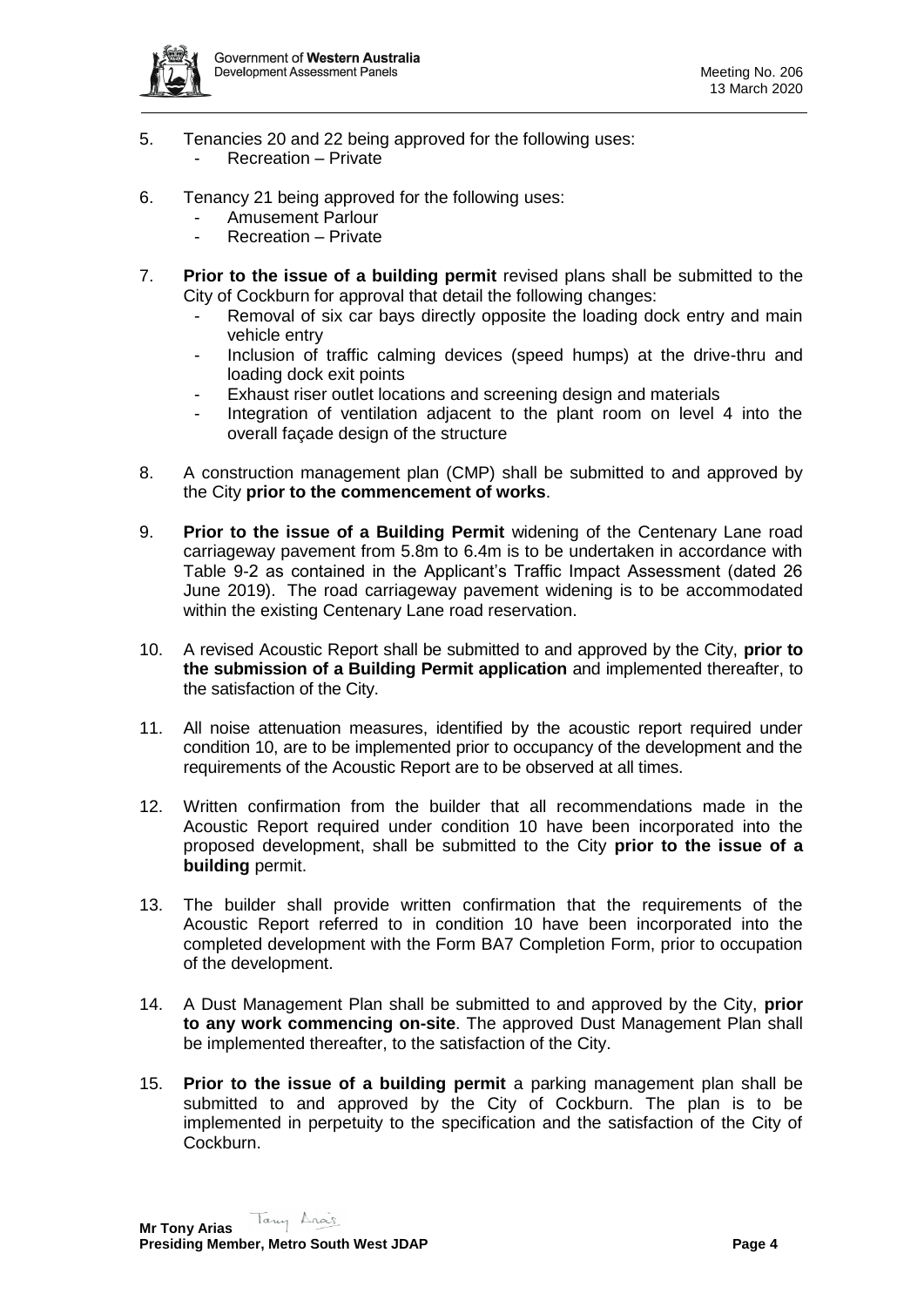

- 16. The signage type noted as 'S6 Windows Signage' shall be restricted to the extent of obscure glazing and/or advertising to account for no more than 25% of the window area.
- 17. The Waste Management Plan dated April 2019 (Rev A) and approved by the City of Cockburn shall be implemented in perpetuity to the specification and satisfaction of the City of Cockburn.
- 18. **Prior to the initial occupation of the development** the parking bays, driveways, and points of ingress and egress shall be sealed, kerbed, drained and line marked in accordance with the approved plans to the satisfaction of the City of Cockburn.
- 19. **Prior to the initial occupation of the development** bicycle parking bays are to be designed and installed to comply with Australian Standard 2890.3.
- 20. **Prior to the initial occupation of the development** the end-of-trip facilities shall be installed and thereafter maintained to the satisfaction of the City of Cockburn.
- 21. In relation to the provision of public art, the owner/applicant shall:
	- Prior to the occupancy of the building the subject of this planning approval, provide a public art strategy for the overall site detailing the themes, typologies, potential locations, delivery approach and indicative staging for future public art to the satisfaction of the City;
	- Submit to the City for approval 'Applications for Art Work Design', prior to lodgement of the building permit for the building in accordance with the approved public art strategy;
	- Enter into an arrangement with an artist/s or otherwise suitable entity/group and install (if appropriate) the art work approved by the City prior to occupancy of the building in accordance with the approved public art strategy;

The art work shall then be installed prior to occupation of the relevant building in relation to this planning approval or within such alternative period that may be approved by the City and maintained thereafter to the satisfaction of the City.

- 22. Landscaping is to be installed, reticulated and/or irrigated in accordance with an approved landscaping plan and maintained thereafter to the satisfaction of the City of Cockburn. The landscaping shall be implemented prior to the occupation of the development.
- 23. All pedestrian footpaths, ramps, and pedestrian crossings shall be designed and constructed in accordance with Australian Standard 1428.1 to the satisfaction of the City of Cockburn.
- 24. All service areas and service related hardware and plant, including antennae, satellite dishes, air-conditioning units etc., shall be located out of public view and/or screened to the satisfaction of the City of Cockburn.
- 25. Crossovers shall be designed, located and constructed to the City's specifications. Redundant crossovers shall be removed and the verge reinstated prior to or at the time of the installation of the approved new crossover(s).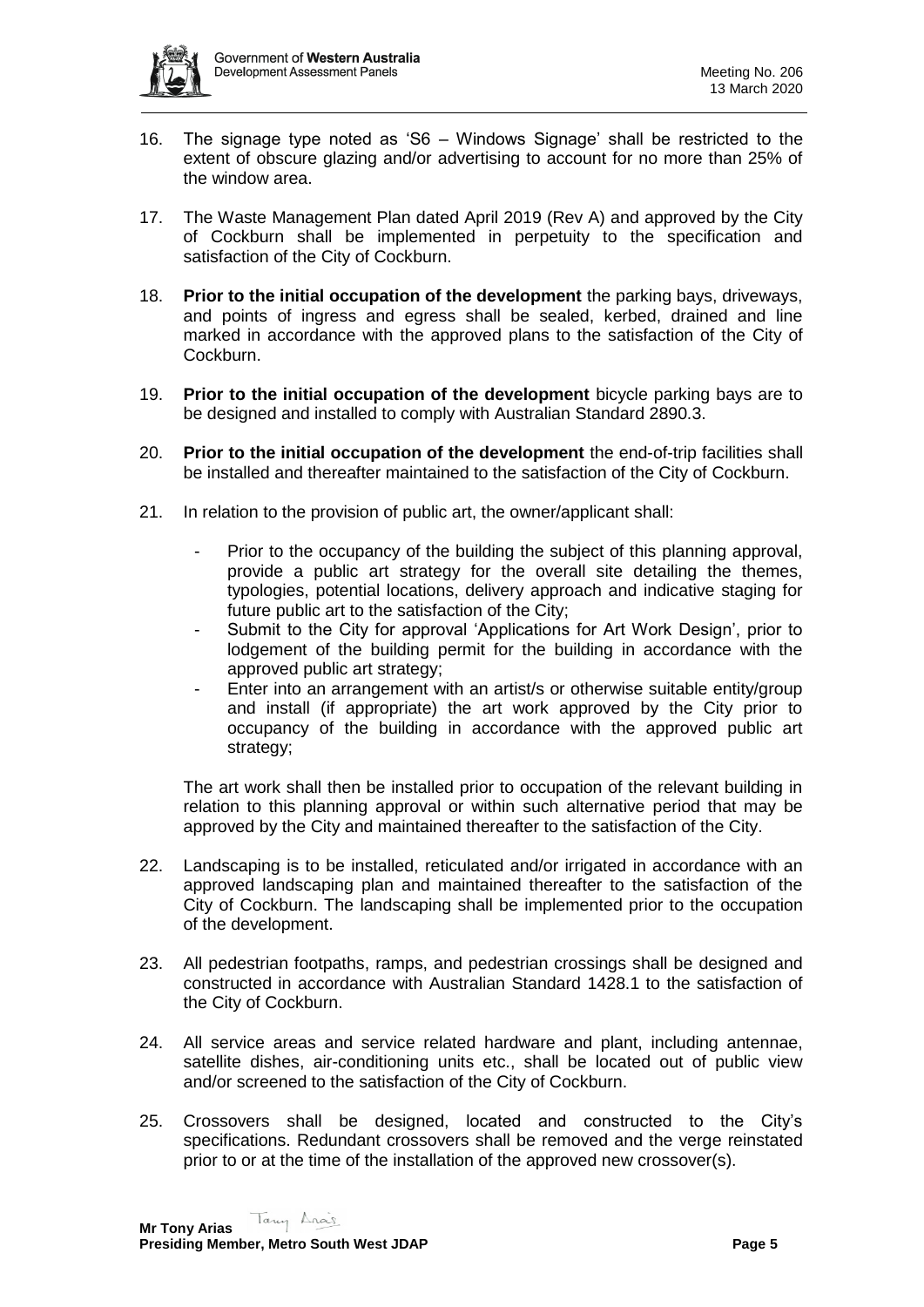

26. All stormwater to be retained on-site and meet City's on-site drainage requirements for commercial lots. Drainage plan and calculations to be submitted to the City's Development Engineering team for review and approval **prior to the issuing of the building permit approval**.

# **Advice Notes**

- 1. This is a planning approval only and does not remove the responsibility of the applicant/owner to comply with all relevant building, health and engineering requirements of the Council, or with any requirements of the City of Cockburn Town Planning Scheme No. 3 or with the requirements of any external agency. Prior to the commencement of any works associated with the development, a Building Licence is required.
- 2. This approval does not include signage. Any signage associated with the approved proposal that is not exempt under Schedule 5 of the City of Cockburn Town Planning Scheme No. 3 shall be the subject of a separate planning application.
- 3. The development shall comply with the noise pollution provisions of the Environmental Protection Act 1986, and more particularly with the requirements of the Environmental Protection (Noise) Regulations 1997. The installation of equipment within the development including air-conditioners, mechanical ventilation, coolrooms and similar equipment shall not result in noise emissions to neighbouring properties exceeding those imposed by the Environmental Protection (Noise) Regulations 1997 (as amended).
- 4. The issue of a planning approval does not negate the need for the owner and/or applicant to seek all other required approvals for the site.
- 5. **With respect to the Acoustic Report**, the acoustic report shall be prepared by a suitably qualified and recognised acoustic consultant and demonstrate that the design and location of plant and other sources of noise within the development will not exceed the assigned noise levels set out in the *Environmental Protection (Noise) Regulations 1997* (as amended)
- 6. **With respect to the Construction Management Plan,** the CMP shall be in accordance with the City's CMP guidelines accessed on the City's Website and shall address the following items:
	- a) Dewatering of site
	- b) Access to and from the site;
	- c) Delivery of materials and equipment to the site;
	- d) Storage of materials and equipment on the site;
	- e) Parking arrangements for contractors and subcontractors;
	- f) Management of construction waste; and
	- g) Other matters likely to impact on the surrounding properties.

Your attention is drawn to the City's Engineering Services for further information on formal road closures (if required) for the parking arrangements approved within the CMP.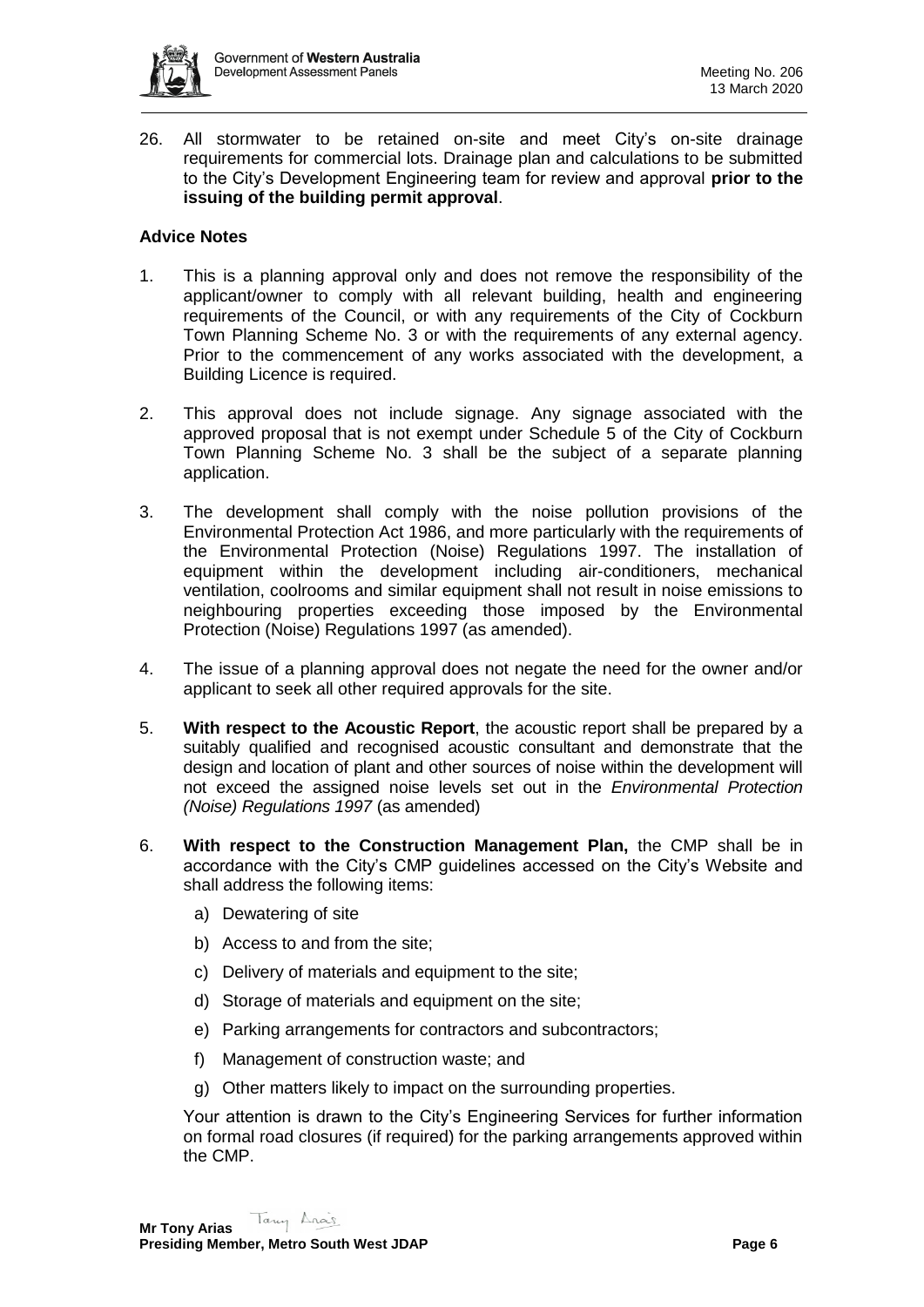

- 7. **With respect to the construction of crossovers**, copies of crossover specifications are available from the City's Engineering Services and from the City's website.
- 8. **With respect to the retention of stormwater on-site**, stormwater drainage to be able to contain a 1 in 100 year, 24 hour storm event.
- 9. This development has been defined as a public building and shall comply with the relevant provisions of the Health (Miscellaneous Provisions) Act 1911 (as amended), and the Health (Public Buildings) Regulations 1992. A building permit application shall be submitted for approval, prior to works commencing.
- 10. The development shall comply with the noise pollution provisions of the Environmental Protection (Noise) Regulations 1997. The installation of equipment within the development including air-conditioners, spas, pools and similar equipment shall not result in noise emissions to neighbouring properties exceeding those imposed by the Environmental Protection (Noise) Regulations 1997 (as amended).
- 11. **With respect to the Dust Management Plan**, an Application for Approval of a Dust Management Plan form may be obtained from www.cockburn.wa.gov.au, and shall identify the mitigation and contingency measures proposed by the developer. Appropriate mitigation and contingency measures are outlined in the Department of Environment Regulation publication "Land development sites and impacts on air quality" (November 1996). The developer is further advised that Council approval may be required for bulk earthworks on Class 3 and 4 development sites between 1 October and 31 March the following year.
- 12. All food businesses shall comply with the Food Act 2008 and Chapter 3 of the Australia New Zealand Food Standard Code (Australia Only).
- 13. An "Application to Construct or Alter a Food Premises" is required to be submitted to Health Services prior to construction. This is to be accompanied by detailed plans and specifications of the food preparation and storage area (including mechanical ventilation and hydraulics), sanitary conveniences and garbage room, demonstrating compliance with the mentioned legislation.

# **AMENDING MOTION**

**Moved by:** Mr John Syme **Seconded by:** Ms Lee O'Donohue

That Condition 9 be amended to read as follows:

Prior to initial occupation of the development to the issue of a Building **Permit** widening of the Centenary Lane road carriageway pavement from 5.8m to 6.4m is to be undertaken in accordance with Table 9-2 as contained in the Applicant's Traffic Impact Assessment (dated 26 June 2019). The road carriageway pavement widening is to be accommodated within the existing Centenary Lane road reservation.

# **The Amending Motion was put and CARRIED UNANIMOUSLY.**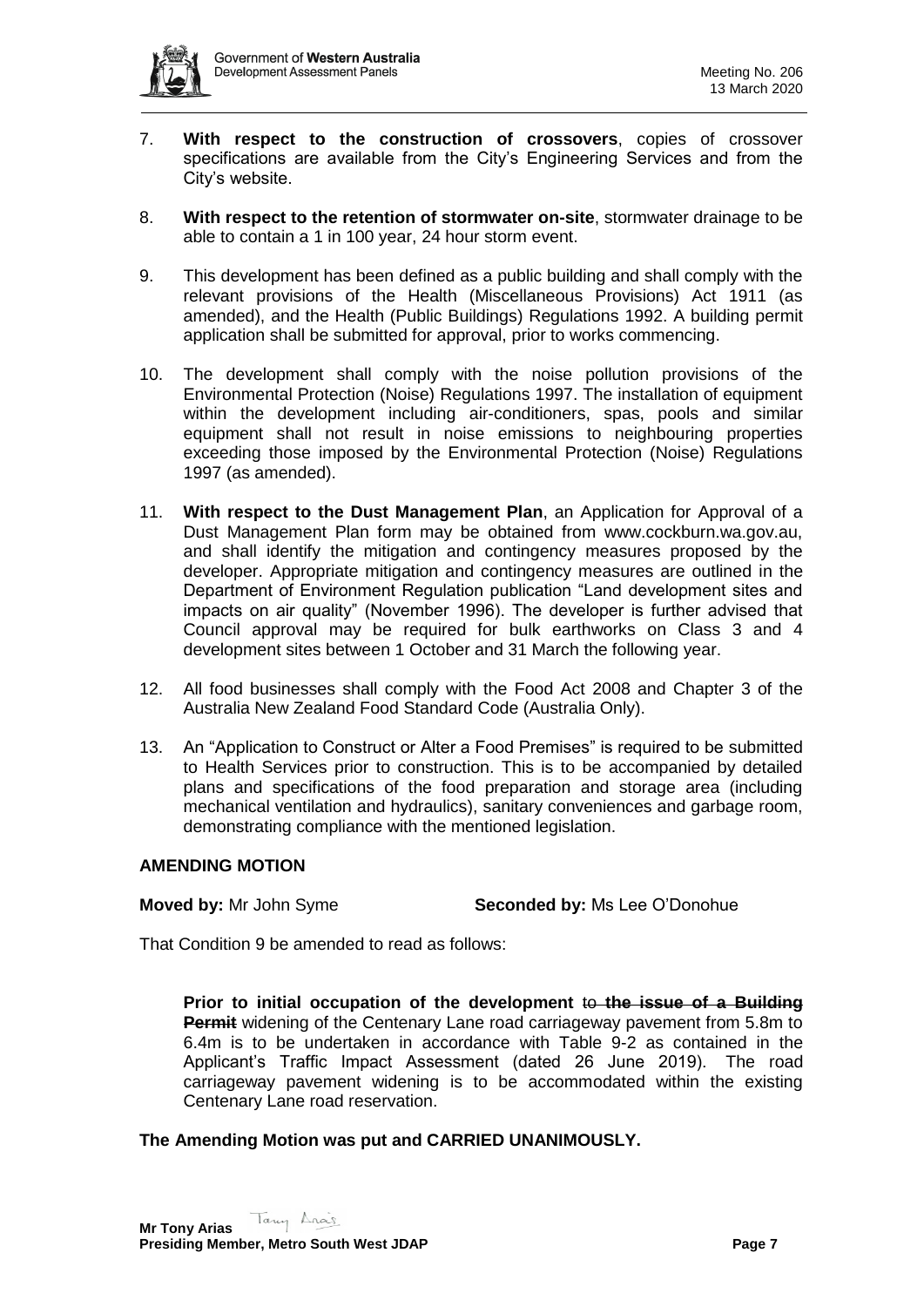

**REASON:** It was not considered necessary to require the roads works to be undertaken prior to issue of the Building Permit.

# **REPORT RECOMMENDATION (AS AMENDED)**

That the Metro South-West JDAP resolves to:

1. **Approve** DAP Application reference DAP/20/01734 and accompanying plans '2: Development Plans', '6: Landscape Concept Plan', '7: Waste Management Plan' in accordance with Clause 68 of Schedule 2 (Deemed Provisions) of the *Planning and Development (Local Planning Schemes) Regulations 2015*, and the provisions of the City of Cockburn Town Planning Scheme No. 3, subject to the following conditions:

#### **Conditions**

- 1. This decision constitutes planning approval only and is valid for a period of four (4) years from the date of approval. If the subject development is not substantially commenced within the four (4) year period, the approval shall lapse and be of no further effect.
- 2. Development may be carried out only in accordance with the details of the application as approved herein and any approved plan. **The use of the land and/or tenancies has approval to be used for the following land uses:**
	- Amusement Parlour
	- Fast Food Outlet
	- Public Amusement
	- Recreation Private
	- **Restaurant**
	- Convenience Store
	- Lunch Bar
	- Shop
	- Cinema/Theatre
- 3. Tenancy One being approved for the following uses:
	- Fast Food Outlet
- 4. All other ground floor tenancies (2 18) being approved for the following uses:
	- **Restaurant**
	- Convenience Store
	- Lunch Bar
	- Shop
- 5. Tenancies 20 and 22 being approved for the following uses:
	- Recreation Private
- 6. Tenancy 21 being approved for the following uses:
	- Amusement Parlour
	- Recreation Private
- 7. **Prior to the issue of a building permit** revised plans shall be submitted to the City of Cockburn for approval that detail the following changes: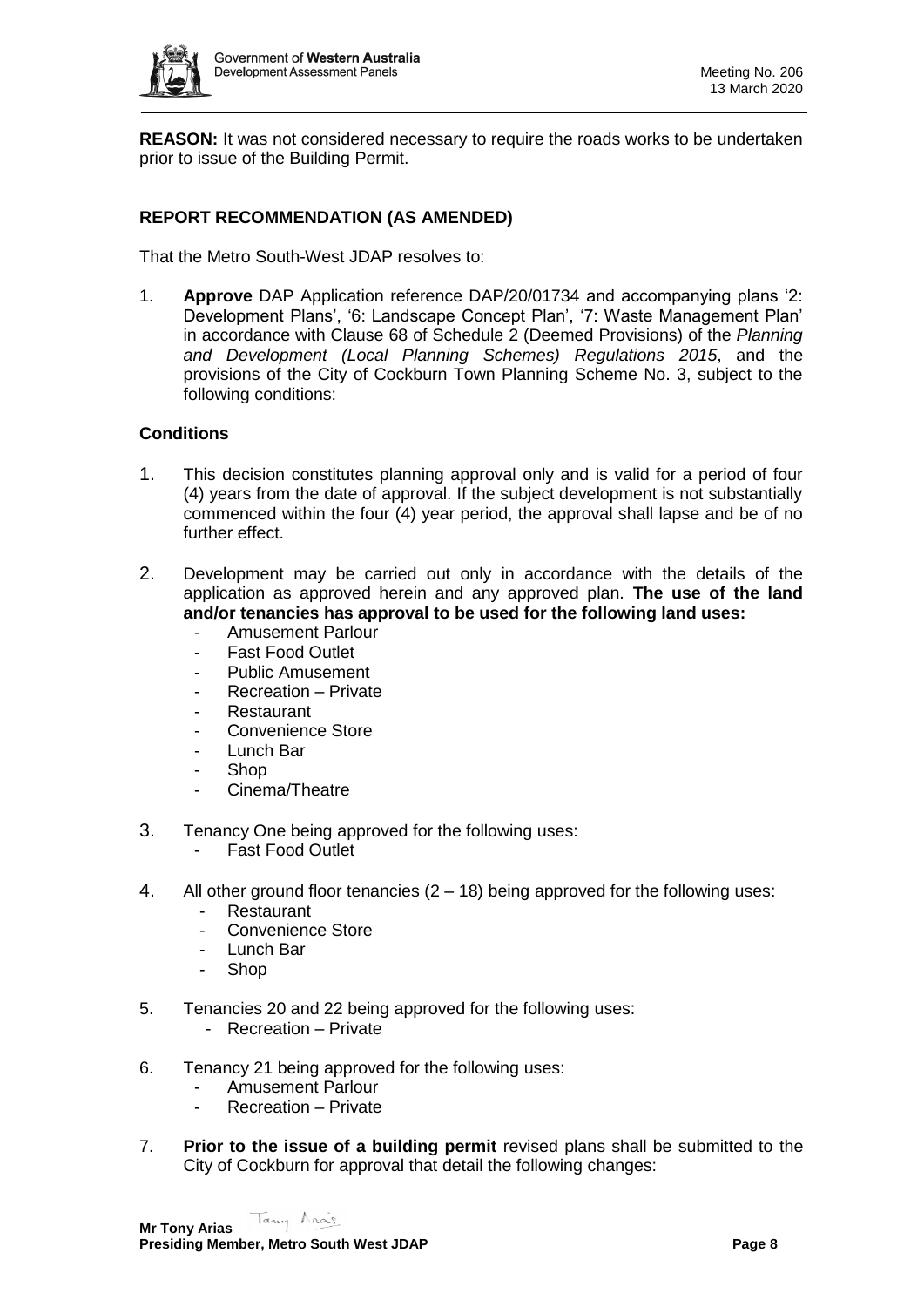

- Removal of six car bays directly opposite the loading dock entry and main vehicle entry
- Inclusion of traffic calming devices (speed humps) at the drive-thru and loading dock exit points
- Exhaust riser outlet locations and screening design and materials
- Integration of ventilation adjacent to the plant room on level 4 into the overall façade design of the structure
- 8. A construction management plan (CMP) shall be submitted to and approved by the City **prior to the commencement of works**.
- 9. **Prior to the initial occupation of the development** widening of the Centenary Lane road carriageway pavement from 5.8m to 6.4m is to be undertaken in accordance with Table 9-2 as contained in the Applicant's Traffic Impact Assessment (dated 26 June 2019). The road carriageway pavement widening is to be accommodated within the existing Centenary Lane road reservation.
- 10. A revised Acoustic Report shall be submitted to and approved by the City, **prior to the submission of a Building Permit application** and implemented thereafter, to the satisfaction of the City.
- 11. All noise attenuation measures, identified by the acoustic report required under condition 10, are to be implemented prior to occupancy of the development and the requirements of the Acoustic Report are to be observed at all times.
- 12. Written confirmation from the builder that all recommendations made in the Acoustic Report required under condition 10 have been incorporated into the proposed development, shall be submitted to the City **prior to the issue of a building** permit.
- 13. The builder shall provide written confirmation that the requirements of the Acoustic Report referred to in condition 10 have been incorporated into the completed development with the Form BA7 Completion Form, prior to occupation of the development.
- 14. A Dust Management Plan shall be submitted to and approved by the City, **prior to any work commencing on-site**. The approved Dust Management Plan shall be implemented thereafter, to the satisfaction of the City.
- 15. **Prior to the issue of a building permit** a parking management plan shall be submitted to and approved by the City of Cockburn. The plan is to be implemented in perpetuity to the specification and the satisfaction of the City of Cockburn.
- 16. The signage type noted as 'S6 Windows Signage' shall be restricted to the extent of obscure glazing and/or advertising to account for no more than 25% of the window area.
- 17. The Waste Management Plan dated April 2019 (Rev A) and approved by the City of Cockburn shall be implemented in perpetuity to the specification and satisfaction of the City of Cockburn.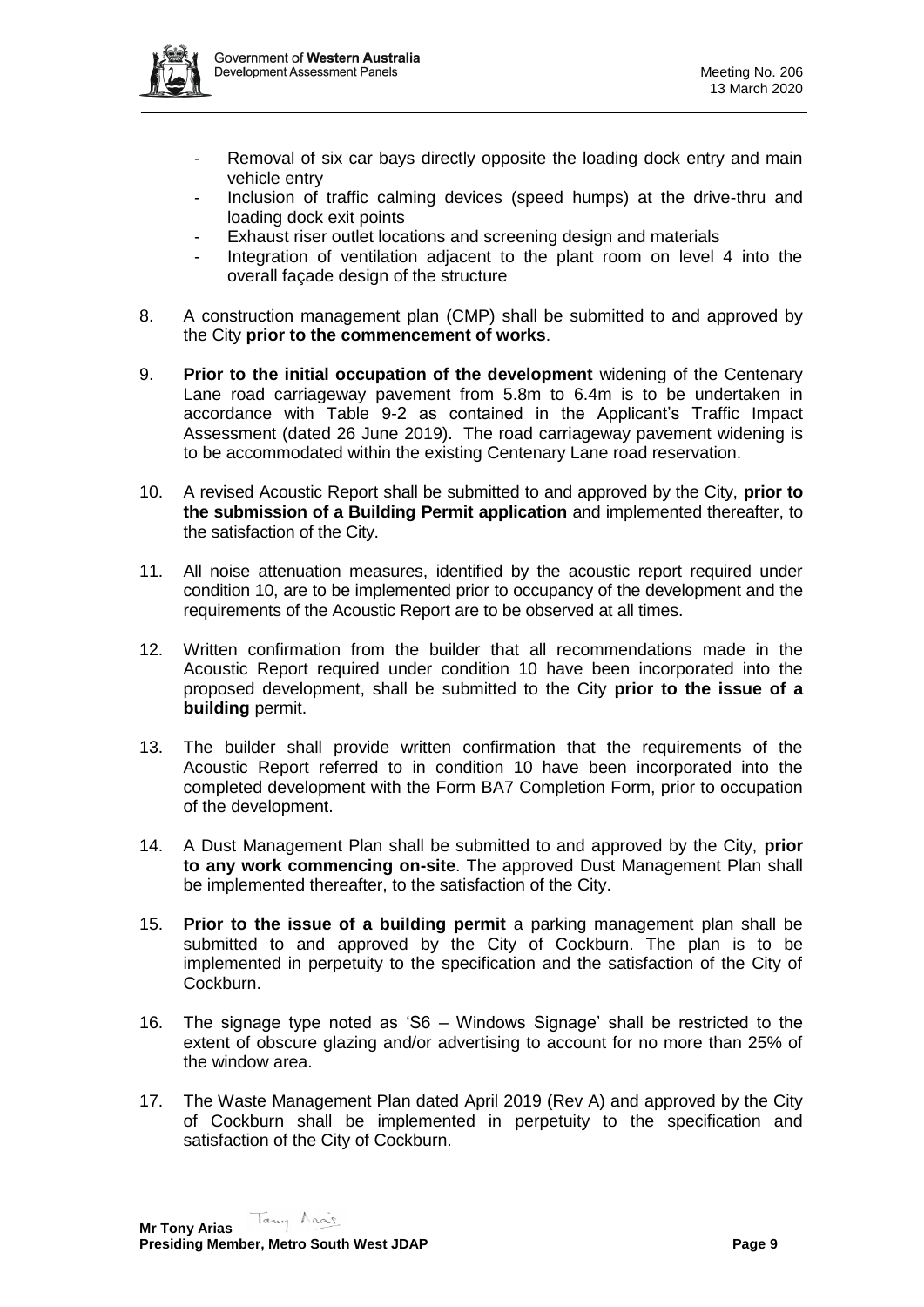

- 18. **Prior to the initial occupation of the development** the parking bays, driveways, and points of ingress and egress shall be sealed, kerbed, drained and line marked in accordance with the approved plans to the satisfaction of the City of Cockburn.
- 19. **Prior to the initial occupation of the development** bicycle parking bays are to be designed and installed to comply with Australian Standard 2890.3.
- 20. **Prior to the initial occupation of the development** the end-of-trip facilities shall be installed and thereafter maintained to the satisfaction of the City of Cockburn.
- 21. In relation to the provision of public art, the owner/applicant shall:
	- Prior to the occupancy of the building the subject of this planning approval, provide a public art strategy for the overall site detailing the themes, typologies, potential locations, delivery approach and indicative staging for future public art to the satisfaction of the City;
	- Submit to the City for approval 'Applications for Art Work Design', prior to lodgement of the building permit for the building in accordance with the approved public art strategy;
	- Enter into an arrangement with an artist/s or otherwise suitable entity/group and install (if appropriate) the art work approved by the City prior to occupancy of the building in accordance with the approved public art strategy;

The art work shall then be installed prior to occupation of the relevant building in relation to this planning approval or within such alternative period that may be approved by the City and maintained thereafter to the satisfaction of the City.

- 22. Landscaping is to be installed, reticulated and/or irrigated in accordance with an approved landscaping plan and maintained thereafter to the satisfaction of the City of Cockburn. The landscaping shall be implemented prior to the occupation of the development.
- 23. All pedestrian footpaths, ramps, and pedestrian crossings shall be designed and constructed in accordance with Australian Standard 1428.1 to the satisfaction of the City of Cockburn.
- 24. All service areas and service related hardware and plant, including antennae, satellite dishes, air-conditioning units etc., shall be located out of public view and/or screened to the satisfaction of the City of Cockburn.
- 25. Crossovers shall be designed, located and constructed to the City's specifications. Redundant crossovers shall be removed and the verge reinstated prior to or at the time of the installation of the approved new crossover(s).
- 26. All stormwater to be retained on-site and meet City's on-site drainage requirements for commercial lots. Drainage plan and calculations to be submitted to the City's Development Engineering team for review and approval **prior to the issuing of the building permit approval**.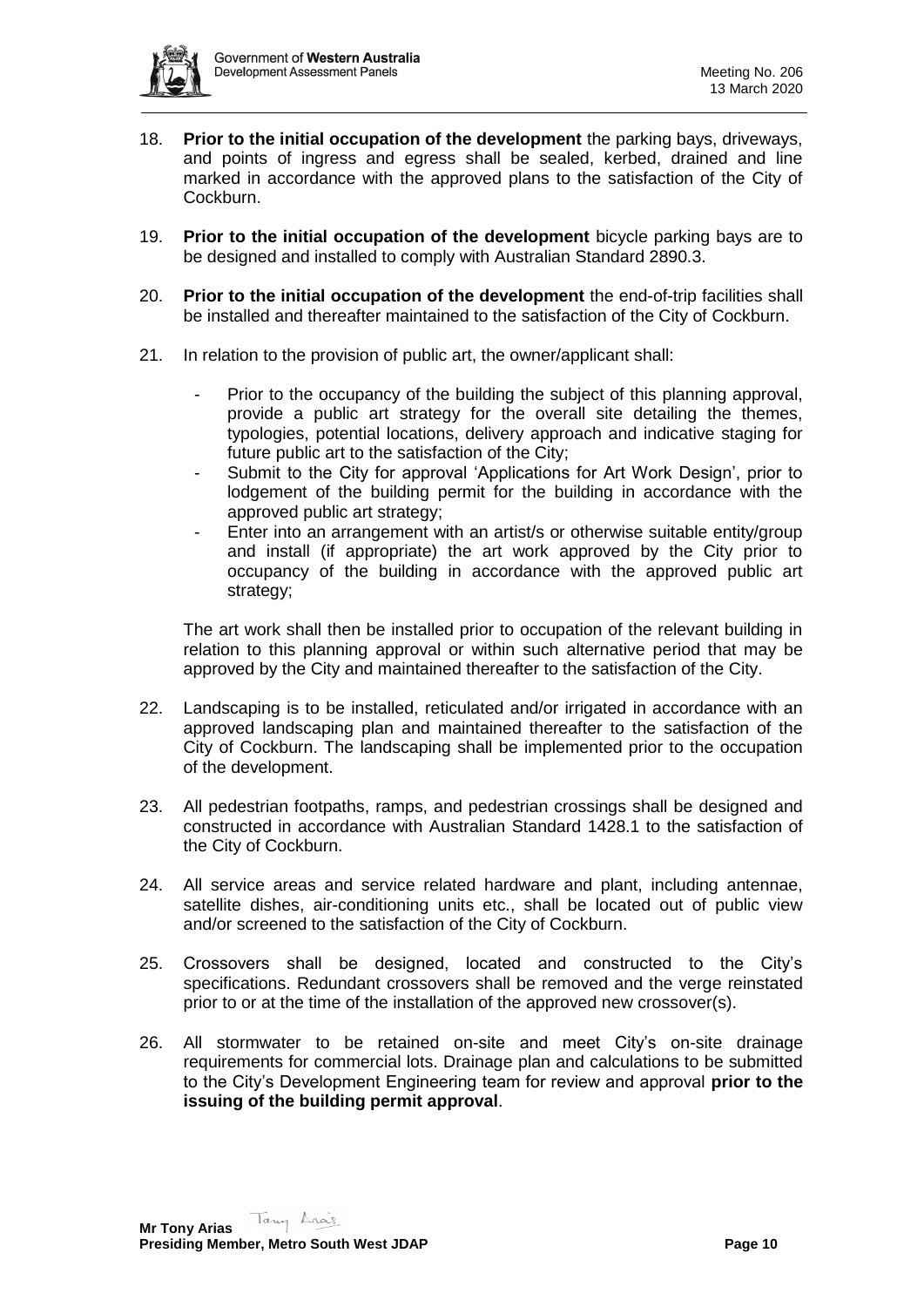

# **Advice Notes**

- 1. This is a planning approval only and does not remove the responsibility of the applicant/owner to comply with all relevant building, health and engineering requirements of the Council, or with any requirements of the City of Cockburn Town Planning Scheme No. 3 or with the requirements of any external agency. Prior to the commencement of any works associated with the development, a Building Licence is required.
- 2. This approval does not include signage. Any signage associated with the approved proposal that is not exempt under Schedule 5 of the City of Cockburn Town Planning Scheme No. 3 shall be the subject of a separate planning application.
- 3. The development shall comply with the noise pollution provisions of the Environmental Protection Act 1986, and more particularly with the requirements of the Environmental Protection (Noise) Regulations 1997. The installation of equipment within the development including air-conditioners, mechanical ventilation, coolrooms and similar equipment shall not result in noise emissions to neighbouring properties exceeding those imposed by the Environmental Protection (Noise) Regulations 1997 (as amended).
- 4. The issue of a planning approval does not negate the need for the owner and/or applicant to seek all other required approvals for the site.
- 5. **With respect to the Acoustic Report**, the acoustic report shall be prepared by a suitably qualified and recognised acoustic consultant and demonstrate that the design and location of plant and other sources of noise within the development will not exceed the assigned noise levels set out in the *Environmental Protection (Noise) Regulations 1997* (as amended)
- 6. **With respect to the Construction Management Plan, t**he CMP shall be in accordance with the City's CMP guidelines accessed on the City's Website and shall address the following items:
	- a) Dewatering of site
	- b) Access to and from the site;
	- c) Delivery of materials and equipment to the site;
	- d) Storage of materials and equipment on the site;
	- e) Parking arrangements for contractors and subcontractors;
	- f) Management of construction waste; and
	- g) Other matters likely to impact on the surrounding properties.

Your attention is drawn to the City's Engineering Services for further information on formal road closures (if required) for the parking arrangements approved within the CMP.

7. **With respect to the construction of crossovers**, copies of crossover specifications are available from the City's Engineering Services and from the City's website.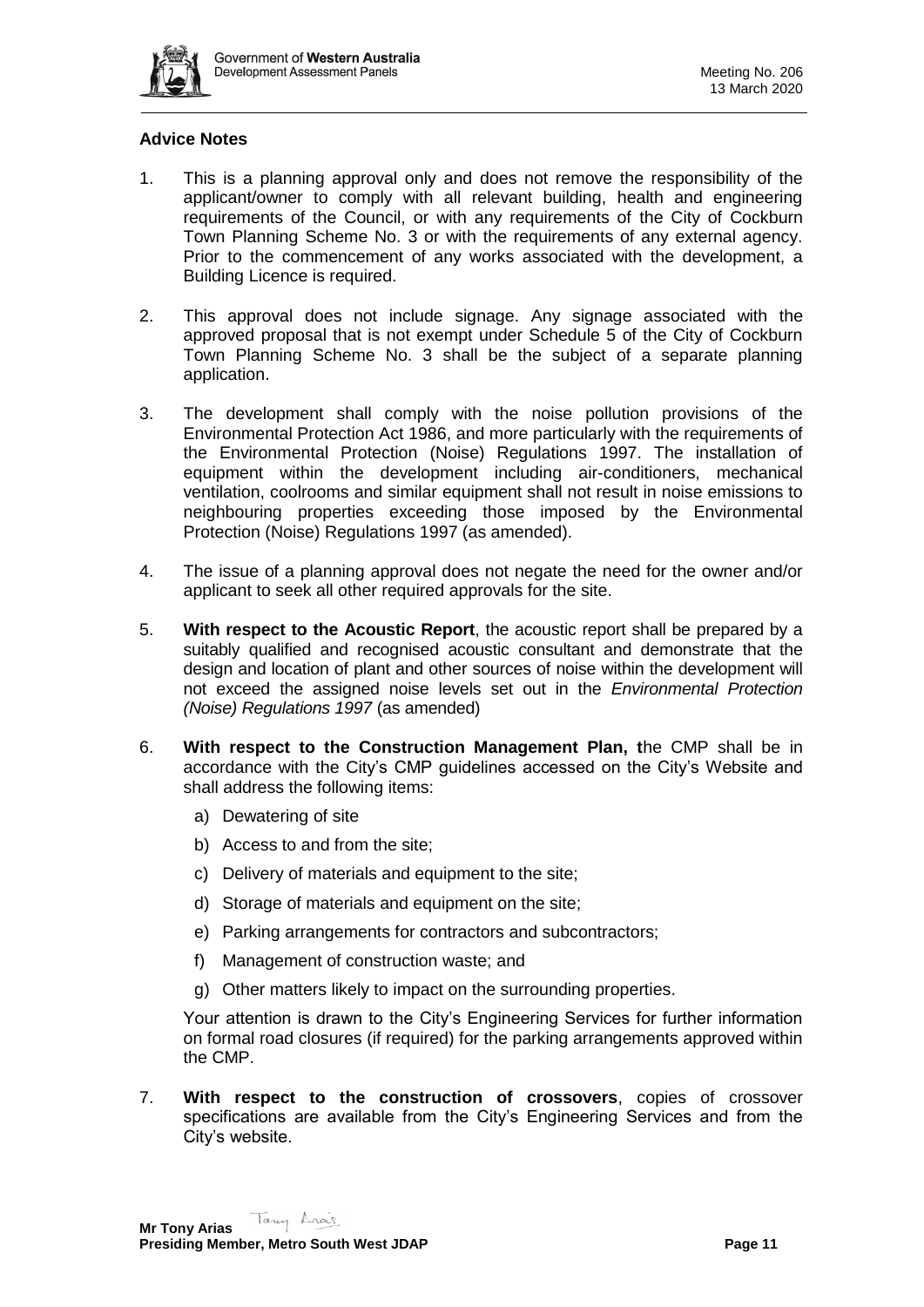

- 8. **With respect to the retention of stormwater on-site**, stormwater drainage to be able to contain a 1 in 100 year, 24 hour storm event.
- 9. This development has been defined as a public building and shall comply with the relevant provisions of the Health (Miscellaneous Provisions) Act 1911 (as amended), and the Health (Public Buildings) Regulations 1992. A building permit application shall be submitted for approval, prior to works commencing.
- 10. The development shall comply with the noise pollution provisions of the Environmental Protection (Noise) Regulations 1997. The installation of equipment within the development including air-conditioners, spas, pools and similar equipment shall not result in noise emissions to neighbouring properties exceeding those imposed by the Environmental Protection (Noise) Regulations 1997 (as amended).
- 11. **With respect to the Dust Management Plan**, an Application for Approval of a Dust Management Plan form may be obtained from www.cockburn.wa.gov.au, and shall identify the mitigation and contingency measures proposed by the developer. Appropriate mitigation and contingency measures are outlined in the Department of Environment Regulation publication "Land development sites and impacts on air quality" (November 1996). The developer is further advised that Council approval may be required for bulk earthworks on Class 3 and 4 development sites between 1 October and 31 March the following year.
- 12. All food businesses shall comply with the Food Act 2008 and Chapter 3 of the Australia New Zealand Food Standard Code (Australia Only).
- 13. An "Application to Construct or Alter a Food Premises" is required to be submitted to Health Services prior to construction. This is to be accompanied by detailed plans and specifications of the food preparation and storage area (including mechanical ventilation and hydraulics), sanitary conveniences and garbage room, demonstrating compliance with the mentioned legislation.

# **The Report Recommendation (as amended) was put and CARRIED 3/2.**

- For: Cr ChamonixTerblanche Mr John Syme Mr Lee O'Donohue
- Against: Cr Chontelle Stone Mr Tony Arias
- **9. Form 2 - Responsible Authority Reports – Amending or cancelling DAP development approval**

Nil

#### **10. Appeals to the State Administrative Tribunal**

| <b>Current SAT Applications</b>            |                           |                                |  |
|--------------------------------------------|---------------------------|--------------------------------|--|
| <b>LG Name</b><br><b>Property Location</b> |                           | <b>Application Description</b> |  |
| City of                                    | Lot 45 (2) Pinnacle Road, | <b>Child Care Centre</b>       |  |
| Cockburn                                   | Coogee                    |                                |  |